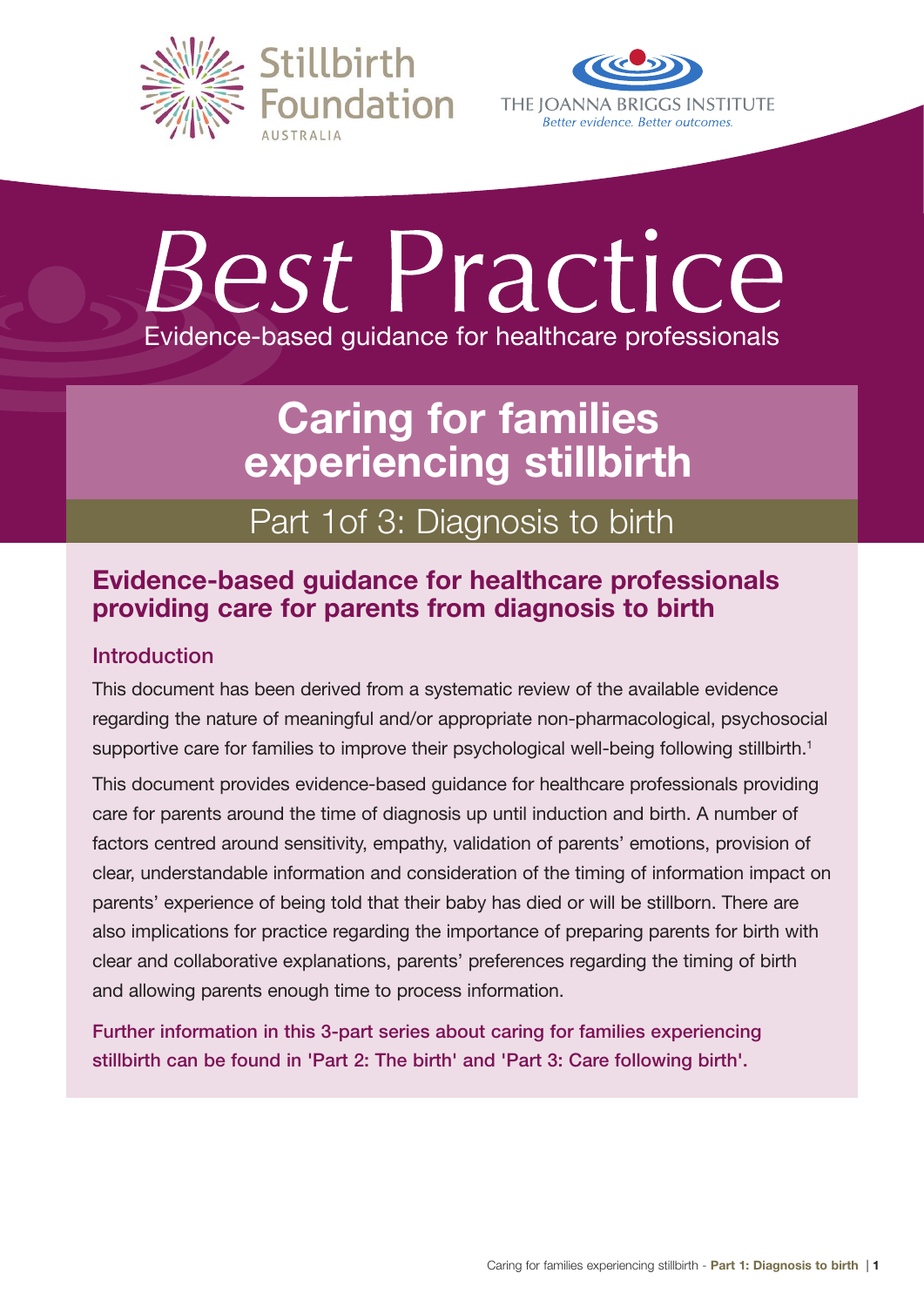# Implications for practice

The implications for practice listed below are based on the best available evidence. They are derived directly from the synthesised information contained in the systematic review of evidence as well as from expert and consumer representative advice. The implications for practice are intended as a guide to inform healthcare professionals' clinical decision-making in conjunction with their unique context, the preference of their patient and their own expert clinical judgement.

# **Diagnosis**

#### Emotional impact upon parents

- Parents may have a potentially compromised ability to take in and process information due to the emotional impact of stillbirth.
- • Cues from parents regarding their emotional state may be valuable for healthcare professionals when deciding how best to time the delivery of information.

#### Information provision and communication

- Prior to the confirmation of death, parents may appreciate honest and transparent news about their baby's status. Negating the parents' instincts that something is wrong can cause distress for the parents.
- Parents may experience potentially avoidable or unexplained delays in receiving information about the death of their baby in a negative way.
- Parents appreciate clear and understandable language and communication when learning that their baby has died. Medical terms and ambiguous descriptions may not be understood and can be distressing.
- After learning that their baby has died, parents may appreciate healthcare professionals asking them whether they would like them to stay to provide support and information, answer questions, or be left alone.
- Parents may appreciate being provided with verbal, electronic and written information, and may require information and details to be repeated. Having a supportive companion present can help.
- Parents may appreciate time to discuss their situation with healthcare professionals. Not allowing time for this, for instance, by leaving a room immediately after telling parents their baby has died or will be stillborn, may be distressing.

#### Continuity of care

• Where possible, parents may appreciate receiving care from the same healthcare professionals beyond the initial diagnosis of stillbirth.

# Preparation for induction and birth

#### Informed preparation for birth

- Parents appreciate clear, step-by-step information of the induction and birthing process so as to know how to prepare themselves and what to expect.
- Verbal, electronic and written information may be appreciated by parents. Specific information around how to prepare for birth can be useful, such as informing parents that they can bring a camera and clothes for the baby back to the hospital if they wish if they are going home before the birth.

#### Emotional support

Both parents need emotional support. Parents prefer any communication and interaction with healthcare professionals to be conducted with sensitivity, compassion and empathy.

Respect for the situation, and the parents' emotions and reactions, is important. Parents appreciate it when healthcare professionals validate and affirm their feelings as natural and understandable, whatever they may be. It is important that parents feel that their identity as parents is understood by healthcare professionals.

It is also important to recognise that an entire family is affected by stillbirth. This can be especially true for older siblings and grandparents who also require emotional support and attention.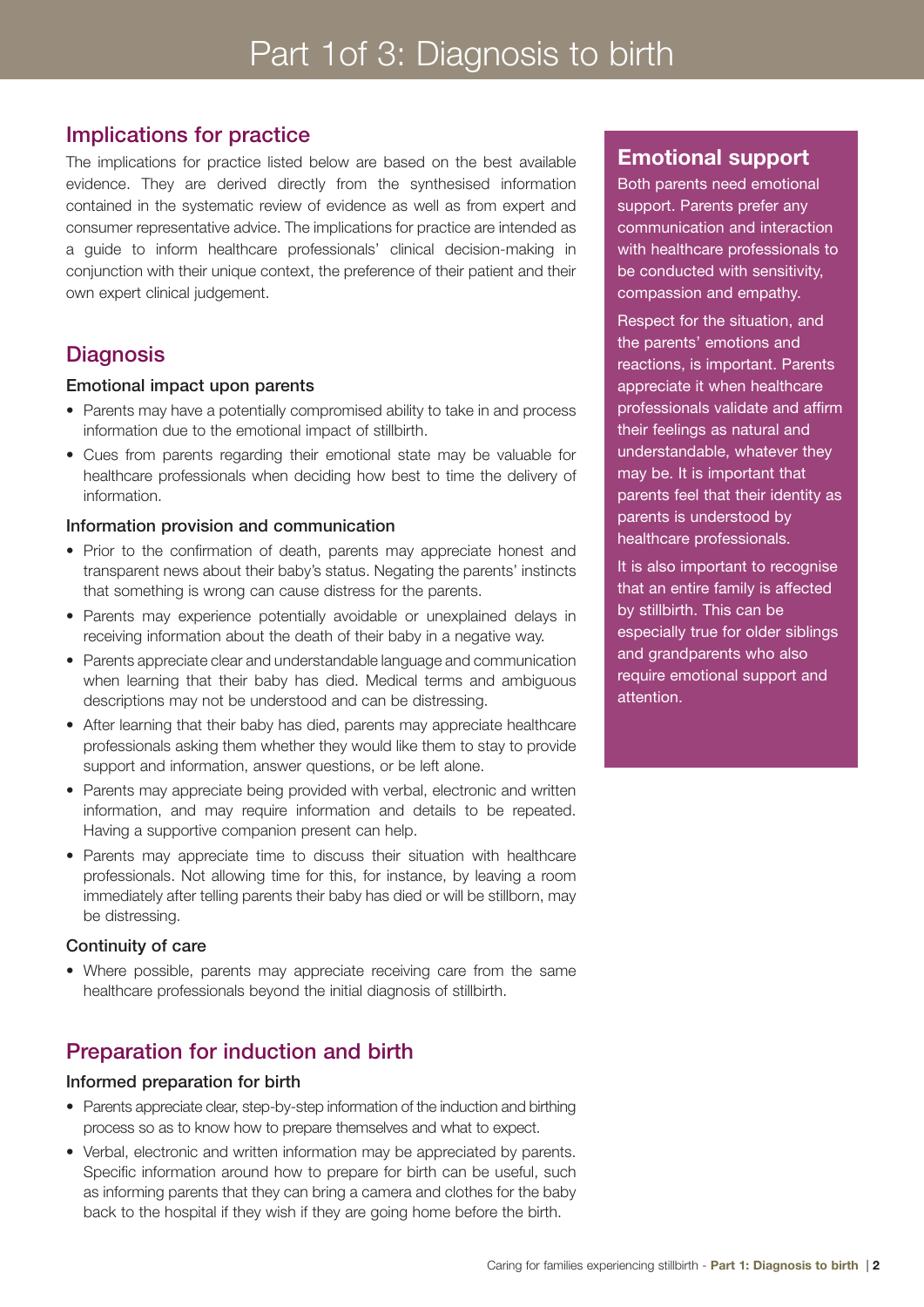- Parents may be distressed by medical terminology or language used by healthcare professionals, for example, 'product of conception' and 'termination'.
- The timing of particular hospital processes may distress parents and cues provided by the parents can be valuable for healthcare professionals in determining when it might be most appropriate to provide parents with paperwork.

#### Timing between diagnosis and birth

- Involving parents in collaborative discussion and informed decision making regarding the timing of the induction of birth may be appreciated by parents.
- Parents may have differing needs and individual preferences for the length of time between learning that their baby has died and induction of birth.
- Where possible, both parents may appreciate being included in information provision and discussion. Exclusion of a partner may cause feelings of ostracism and blame.

#### Communication

• Parents may feel neglected or blamed by healthcare professionals who seem insensitive or judgemental regarding their emotions or actions.

#### The hospital environment

- Parents may be distressed when the birthing suite or delivery ward is not set up or equipped to support parents during a stillbirth.
- In the time between learning that their baby has died and birth, exposure to the cries of newborn babies and other parents can be highly distressing to parents.
- Ideally, a designated private area away from newborn babies and parents within the delivery ward and access to staff who are prepared to support parents of stillborn babies may better support parents.

# Implications for practice relevant throughout the stillbirth experience

The implications for practice listed below relate to each phase of the stillbirth experience, including from the time of diagnosis up until birth.

#### Sensitive, genuine and empathetic care

- Parents who experience stillbirth are often emotionally fragile and appreciate healthcare professionals' empathy and support from the time when they suspect that something is wrong with their pregnancy to thenceforth, even for many years after the immediate experience.
- If possible, parents may appreciate when healthcare professionals give them the option to have friends or family members present to provide support.
- Parents may appreciate it when healthcare professionals engage with them genuinely and provide individualised and personal care.
- Parents may appreciate it when healthcare professionals show emotion and empathy towards their experience.

# Information provision

Parents are rarely prepared for the experience of stillbirth and information provision is critical.

Any information – verbal, electronic and written – is appreciated when provided in clear, understandable language and in a step-by-step manner so that parents can prepare and take in the information. Healthcare professionals can take cues from parents, their families and companions to help identify the most appropriate times to provide honest and sensitive information and guidance.

Referrals to where parents and families can access additional information of support can also be very helpful.

It is important for parents that they are both provided with information. Failure to provide information to partners can lead to feelings of ostracism, blame and isolation.

Parents appreciate it when they are consulted by healthcare professionals to establish their preferences and desires. Involvement and collaboration in decision making and having time to ask questions are also important for parents.

Upon discharge from hospital, it is important to ensure that parents are provided with information to take home.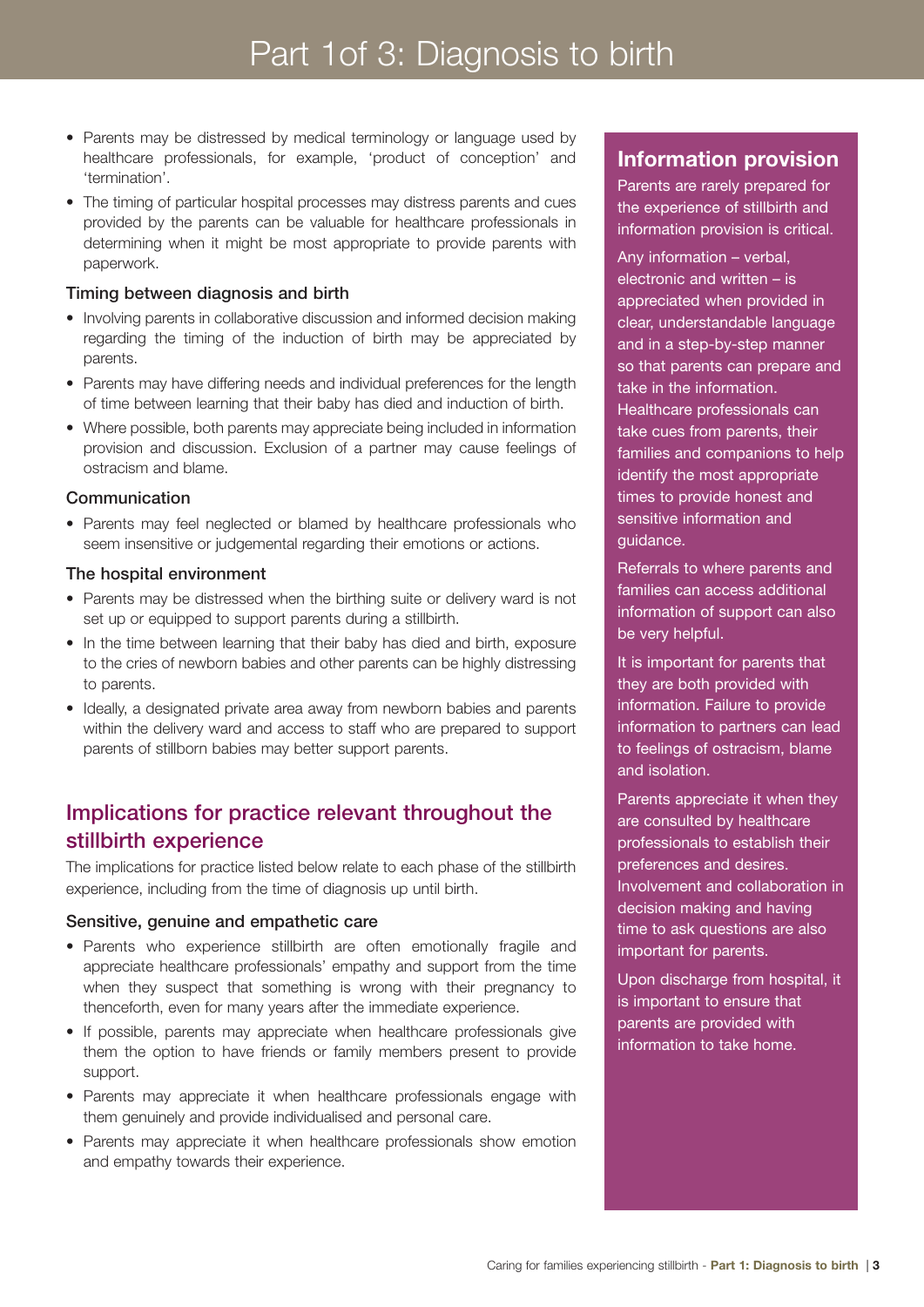- Parents experience stillbirth as the death of their baby rather than as a medical event. Over-medicalisation of the event by healthcare professionals may cause unnecessary distress.
- Parents appreciate it when healthcare professionals respect and validate their emotional experience and reactions of being parents of baby that has died shortly before or during birth.

#### Information provision and communication

- Parents may be distressed by healthcare professionals who appear disengaged or do not take time to provide information, support and empathetic care.
- Parents should be provided with honest, forthcoming and step-by-step information in advance of each event and procedure.
- Dismissive, blunt, cold or inconsiderately worded communication will distress parents.
- Even small comforting gestures and simple words of sympathy and reassurance can help parents feel supported.
- Parents may wish to understand the cause of their baby's death. Verbal, electronic and written information may be helpful for parents to help them decide whether they would like investigations performed or post-mortem examinations conducted.

#### Support and training for healthcare professionals

• Healthcare professionals who attend to parents of stillborn babies may be better able to provide meaningful and appropriate care if they are provided with training and support to develop their knowledge and skills to perform their role as well as to cope with their own emotional reactions.

# Culturally appropriate care

These implications for practice around culturally appropriate care were derived from the perspectives of a limited number of cultural groups only. With consultation with the expert advisory group, † these implications however may be appropriate and relevant for people from diverse cultural backgrounds as well as Aboriginal and Torres Strait Islander people. Healthcare professionals must be aware that there is no 'one size fits all' approach to providing culturally appropriate care.

- Parents appreciate healthcare professionals who acknowledge, are aware and inclusive of spiritual, religious and cultural beliefs that may be different from their own. For example, parents may have particular needs such as speaking to their baby in their own language or performing important cultural, spiritual or religious rituals while in the healthcare setting.
- Some cultural groups have particular beliefs and practices around death which may impact on their preferences for care. Parents appreciate healthcare professionals being aware of and considering these when providing care.
- Parents may have individual preferences for care that do not necessarily match more general preferences of their cultural, spiritual or religious group. Healthcare professionals must ensure that parents' individual preferences are heard and acknowledged rather than assuming they will want the same care as other parents with a similar background.

# **Environment**

Parents may have different preferences for where they would like to be located within the hospital.

Some parents may be distressed by being located in the proximity of other parents and their babies, and may desire a private room if one is available. Parents may not wish to be located outside the maternity ward which can be isolating and distressing if staff are unaware of their situation.

Communication between staff on the parents' situation before parents are moved to other areas is likely to be appreciated, avoiding the necessity for parents to repeat their story multiple times to different hospital staff which is often distressing.

Healthcare professionals should be aware that it is important to respect parents' privacy when talking about their situation with other healthcare professionals in public areas of the hospital.

This can be especially important in hospitals in small communities.

Parents appreciate being consulted regarding their preferences around where they are located. It is also necessary to consider the mother's clinical presentation when making decisions regarding the parents' location within the hospital and when discussing hospital discharge arrangements.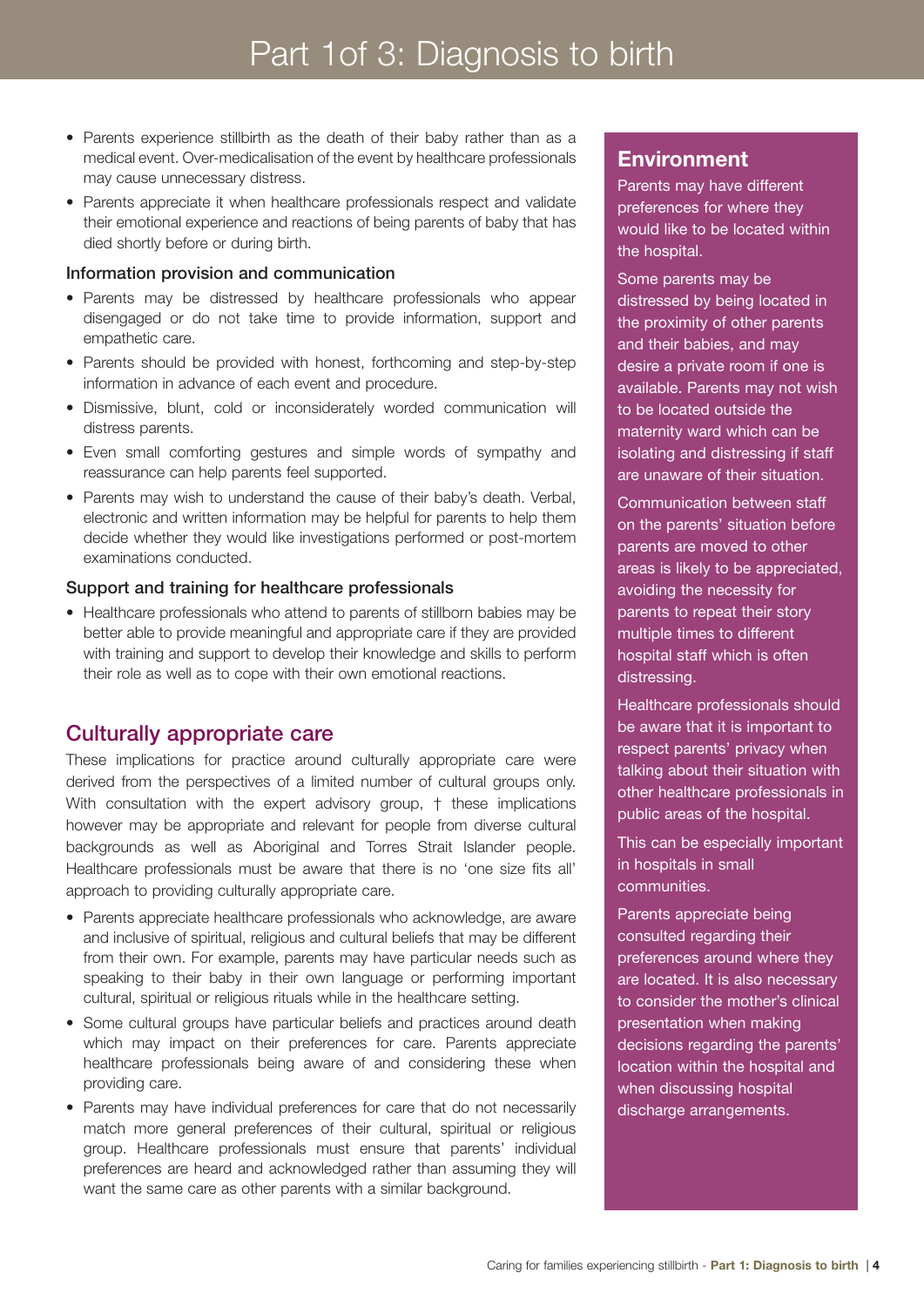- Parents appreciate healthcare professionals' assistance to contact their preferred spiritual, religious and/or cultural support and services while in hospital.
- Lack of respect and acknowledgement of parents' cultural heritage and beliefs can result in parents losing trust in the healthcare service.
- Healthcare professionals attending to parents of stillborn babies may be better able to provide culturally appropriate care if they are provided with training and support to develop their knowledge and skills to acknowledge and understand different cultural groups' needs and preferences for care.
- Aboriginal and Torres Strait Islander people may wish to have family members, elders and/or community leaders there to support them through their experience.
- Healthcare professionals may be able to contact specialist services such as Aboriginal healthcare workers and Aboriginal and Maternal Infant Care (AMIC) workers from outside their local healthcare service and area for information and advice when caring for Aboriginal and Torres Strait Islander people.
- Healthcare professionals attending to Aboriginal and Torres Strait Islander people should be aware of and acknowledge that kinship and family structure is of particular cultural significance. Parents may want family members and/or elders to be there for them to provide support.
- For many Aboriginal and Torres Strait Islander people, mothers assign the 'birth order' to their children. Understanding that a stillborn baby may have a particular place in this birth order and for example may be the mothers' 'firstborn' is important.

# **Background**

Parents experiencing stillbirth require supportive and sensitive care during the period prior to confirmation of the diagnosis and during the birth. Parents are often unprepared for the experience of stillbirth and may benefit from information provided about stillbirth in the antenatal period. Parents who experience stillbirth are at risk of detrimental psychosocial effects including grief, depression and self-blame. Parents may also experience culture-related impact following stillbirth, for example in relation to their system of kinship and how they relate to their immediate family.

These negative effects may be mitigated and relieved by healthcare professionals who are trained and prepared to help parents cope with this tragic experience. Conversely, these negative feelings may be compounded or in some cases inadvertently caused by healthcare professionals with whom parents may interact prior to birth. In some cases, healthcare professionals who provide care for these parents may not be adequately prepared or trained to provide the appropriate supportive and sensitive care required. Furthermore, healthcare professionals may themselves be emotionally affected by stillbirth and this can influence their interaction with parents.

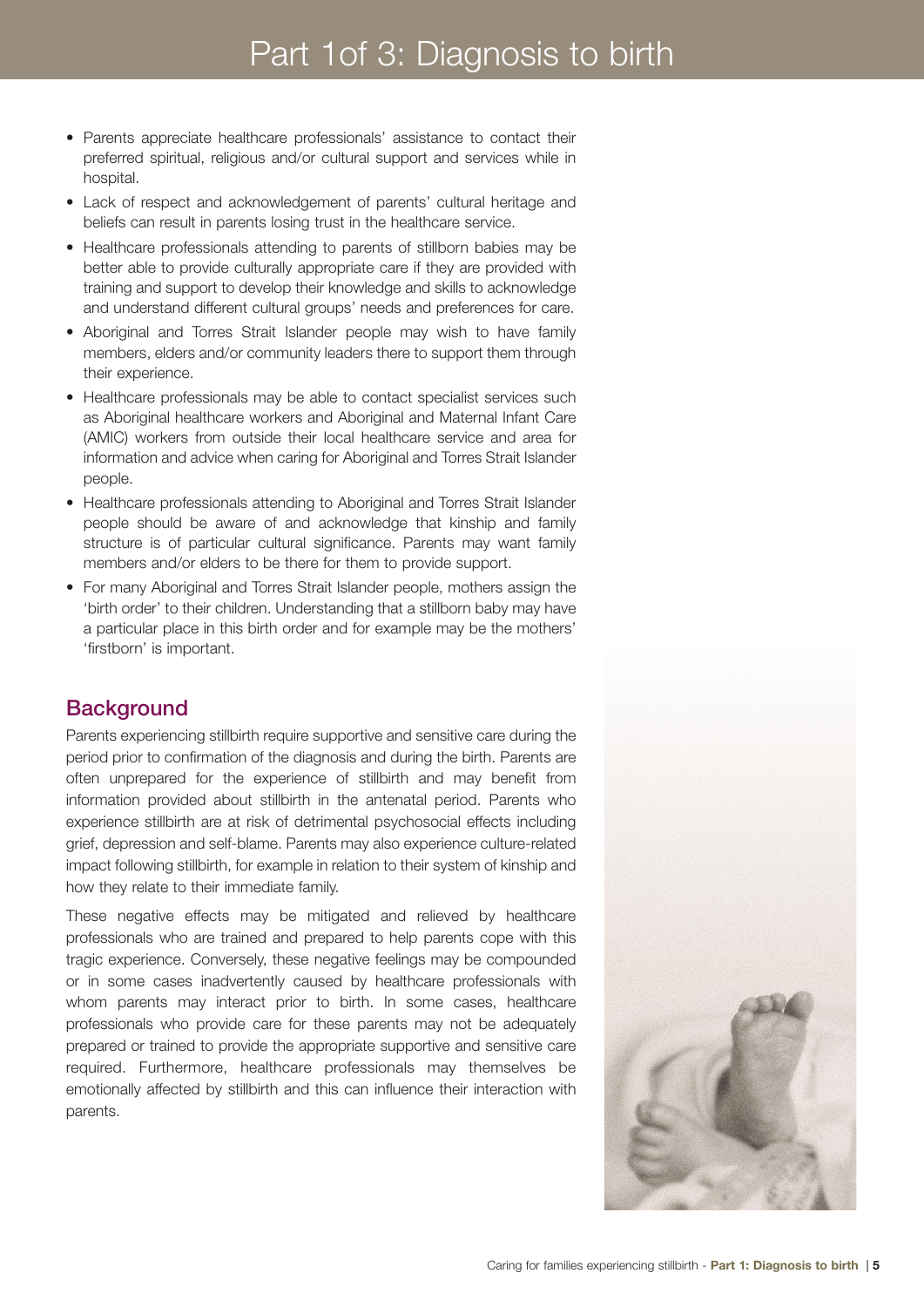# Information source

For the purposes of the review stillbirth was defined as the death of a baby *in utero* at any time from 20 weeks until immediately before birth. Studies that considered neonatal death, perinatal death (before or after birth), miscarriage, termination of pregnancy for non-medical reasons or pregnancy loss prior to 20 weeks were excluded. It is important to note that any medical definition of stillbirth is unlikely to be meaningful to parents'. As such, parents whose loss of a baby before birth does not align specifically with this period should be treated with the same sensitivity and care.

Twenty-two qualitative studies included in the systematic review examined descriptions of the experiences and accounts of parents with the care they received aimed at improving their psychological well-being following stillbirth.1 This phenomenon was investigated from the time of diagnosis and forwards until many years after the tragic event. The majority of included studies reported on both experiences of care from healthcare professionals who were felt to be positive and supportive and those perceived to be negative and distressing.

## Development of evidence-based guidance

A series of three documents has been developed to assist healthcare professionals to provide supportive and meaningful care for the parents of stillborn babies. The first document pertains to the time preceding birth, i.e. from just prior to diagnosis until induction. The second document relates to the period immediately following birth and the third document contains implications for practice relating to ongoing care and follow-up beyond the immediate experience of stillbirth.

The implications for practice contained within these documents have been developed from the evidence presented in the systematic review and directly based on its synthesised findings (Level 1 evidence – Meaningfulness,<sup>±</sup> as well as the input of an expert advisory group.† The review protocol and systematic review report have been subjected to a rigorous internal and external review process. Where limited or no evidence was identified in the systematic review, the authors and the expert advisory group developed consensus statements to inform practice.